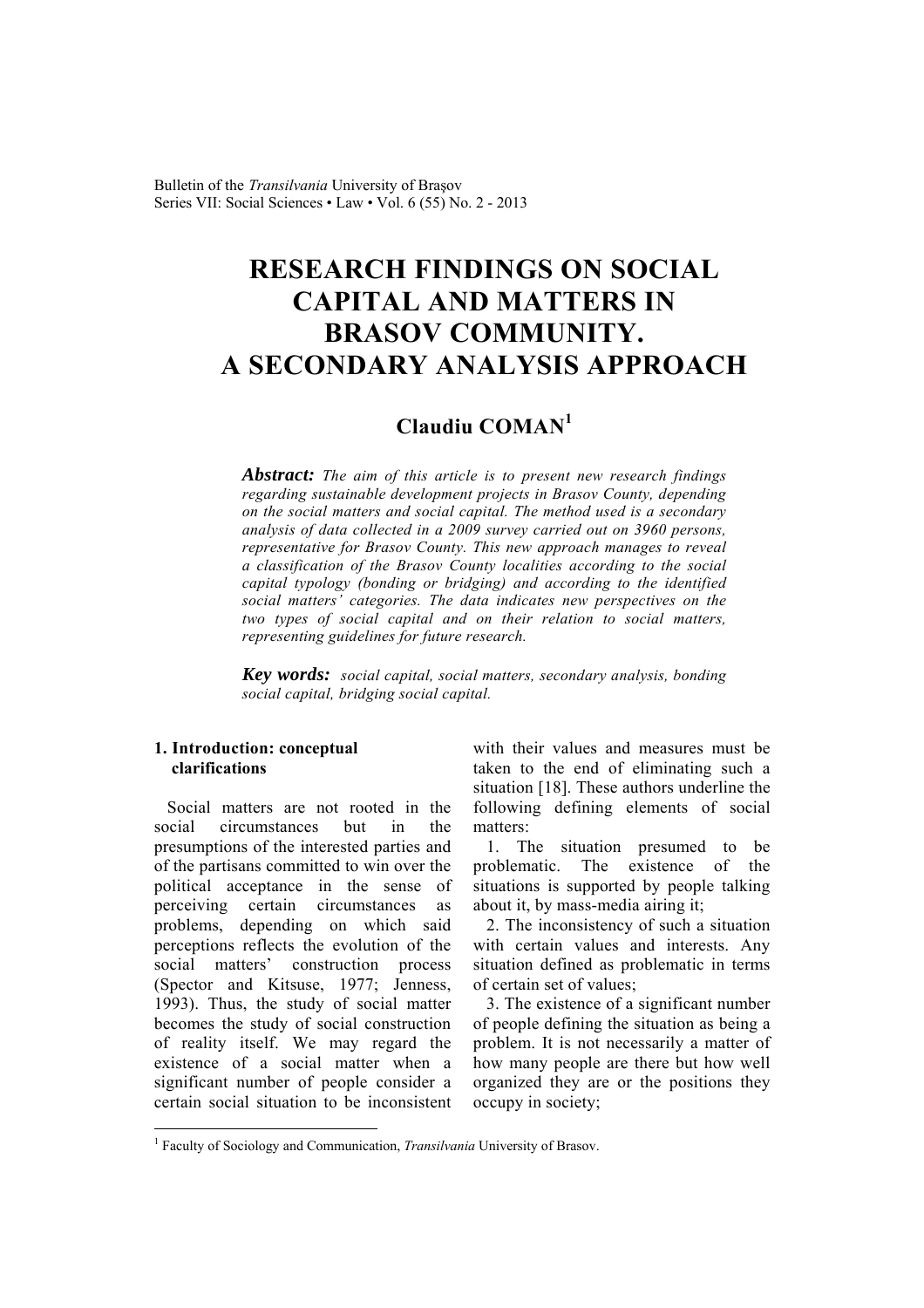4. Call for action to solve the problematic situation. The people affected in their values and interests by said situation tell each other about that and convey to the public the need for measures to solve the problematic or disturbing situation [18, p. 4-6].

Coleman adapted the theory of rational choice, based on the methodological individualism, where he construed social capital as the concept that was missing for a complex analysis of the large scale social phenomena. Nonetheless, Bourdieu analyzed the social capital concept to the end of refining his theory on hierarchic social structures [7, p.501].

To Robert Putnam, "social capital concerns aspects of social organization – networks, norms and trust – that allow the participants to act together more effectively to the end of achieving joint goals" [17, p.664-665]. Social capital is seen as a prerequisite for economic expansion and effective leadership since: it strengthens the norms of generalized reciprocity; facilitates the coordination and communication, contributing thus to the conveyance of information on the level of trust of other individuals/ groups; keeps alive the memory of successful past cooperation, creating a "cultural shape" where future cooperation may take place (Putnam, 1993). This way, Robert Putnam places social capital in connection with social development, in the sense that a rich communitarian life contributes to the creation of public asset, facilitating the reproduction and setting of all types of capital. However, in the name of efficiency, public politics in the field of social capital must be integrated into general politics of economic capital expansion (physical and financial), human and social [22].

The operationalization of the social capital as concept aims its relation to: civil commitment, social network structures, trust. Civil commitment may be measured through the following markers: vote attendance, reading the newspapers and appearance in similar association and literary congregations. The more 'horizontal' the structure of social networks providing personal social contact between its members, the higher the levels of social interaction, of communication and of trust. Trust facilitates the cooperation and aids the solution of misunderstandings at the level of joint actions. Solid trust favors a low cost of economic transactions, since people are more willing to invest in joint assets when "free riders" are a rare breed. When civil commitment is less powerful, economy is expected to be week, leadership ineffective and corrupt. There is a connection between social capital and social matters of a community: political involvement and participation, education, safety of urban setting, pollution prevention, health, unemployment and many other, all influenced by the level of social capital of the people in question [22].

### **2. Types of social capital: bonding and bridging**

Narayan (1999) and Woolcock (2000) introduce the distinction between bonding and bridging types of social capital [13], [23]. The bonding social capital is relevant for the life of small, closed communities that are dominated by relations developed within the group of nearest affiliation, often overlapping kinship, and by trust towards any corporate actor, individual or outside institution of the group. The bonding social capital usually contributes to the flourish of the familial amorality described by Banfield (1958), the community becoming socially isolated from the rest of the world and working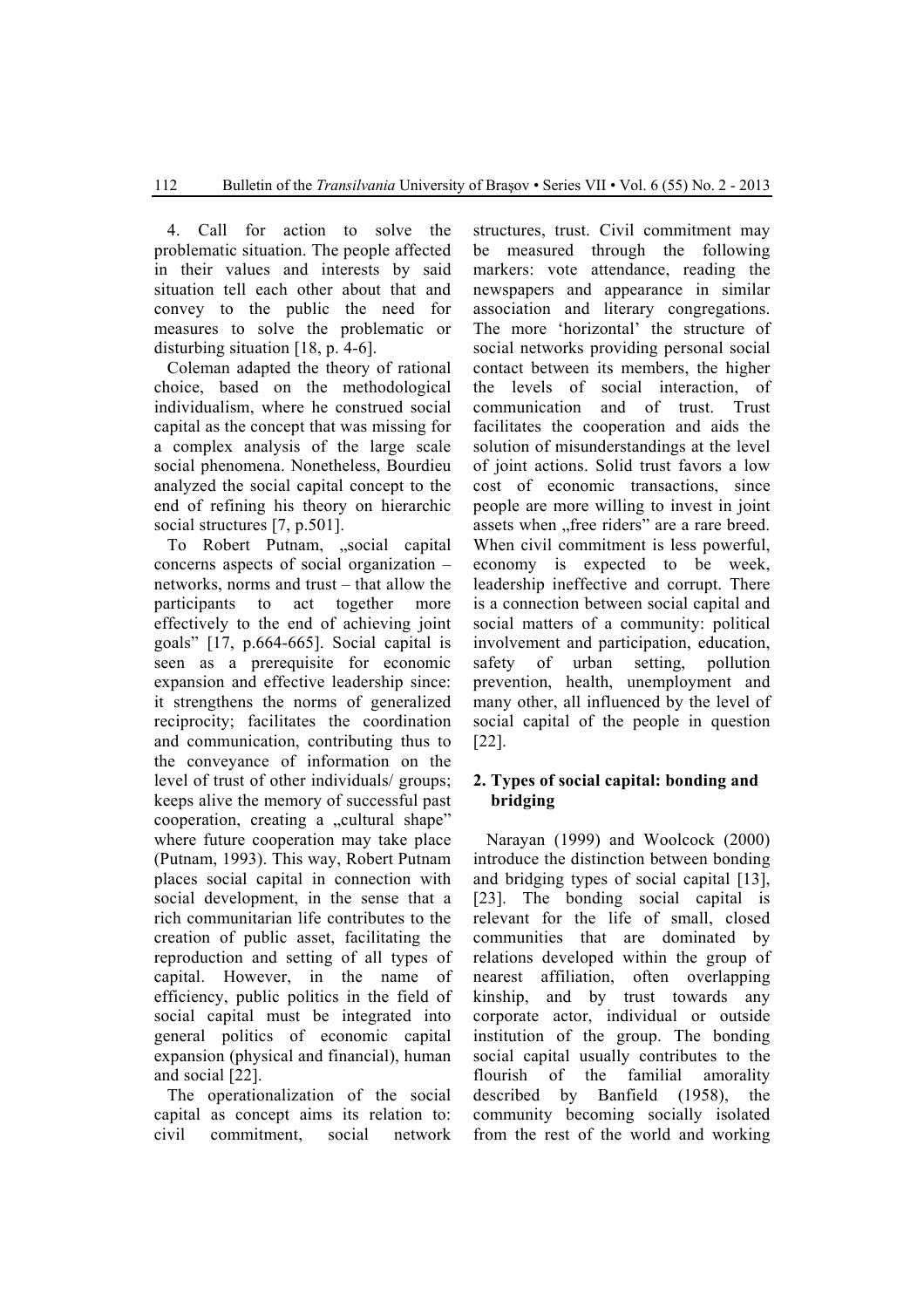according to its own set of unwritten rules, despite the possible spatial interference with other groups, collectivity and individuals [2].

The bridging social capital implies on the other hand the establishment of relations and trust amongst other groups besides the primary, higher levels of trust in institution, participation in social relations materialized in partnerships. The bridging social capital's main role is favoring evolution [apud 21, p.13]. The bonding social capital concerns the horizontal relationships between members of the social network perceived similarly and may be associated with the social cohesion concept. The bridging social capital is more concerned with the vertical relationships established between various groups of the society that do not necessarily share similar social identities, that do not have the same take on social justice, on solidarity within society in general [15, p.256]. Thus, the bridging social capital is the one linking the social groups and maintaining the society united and operational while the bonding social capital is the one separating the groups, dividing the societies. The first serves as glue and catalyst for the generation of public asset, favouring the civil participation and activism. The latter hinders the creation of public assets [22].

Social capital may have negative and positive effects on poverty and evolution. Those who hold more information/ knowledge, are the same who present high levels of income and the coveted positions in society, hence the poor people's tendency to adopt imitative strategies with positive effects on evolution. On the other hand, social networks generally include individuals with the same set of knowledge. Thus, those with less information and skills are more likely to interact with those of their own level, having no success pattern available to

copy. The social networks of the poor are smaller than those of the other individuals and tend to limit to the vicinity. The result is the formation of closed groups, poor groups, with a separate social capital, practically cut down from evolution.

#### **3. Measurement and data obtained from field research**

A secondary analysis has been made over the database collected for the "Social matters' map" research, made in 2009 in Brasov County. In this way, researchers are overcoming this final cost obstacle by engaging in secondary analysis, building research projects around the analysis or reanalysis of data originally collected by someone else [8, p. 144]. Secondary analysis may be performed by taking information from sources other than surveys, but survey data are increasingly likely candidates for secondary analysis because of the quantity of such data and because of their availability in an inexpensive and well-organized form.

The secondary analysis constitutes a complex approach to the data with well determined application rules and specific methodological principles. The data may have been collected for and already analyzed by researchers, but new information or scientific interest may lead someone to reanalyze the data [8, p. 144].

It requires the filing of sociological empirical researches. At present, a strong revival is registered, being distinctive for the current evolutional stage of sociohuman empirical researches (actual, field research). To a certain extent, it resembles the communication content analysis; they are both applied to certain information generated by someone else, with different purpose than the one we pursue. "The fundamental difference between these two approaches resides in the fact that the secondary analysis is applied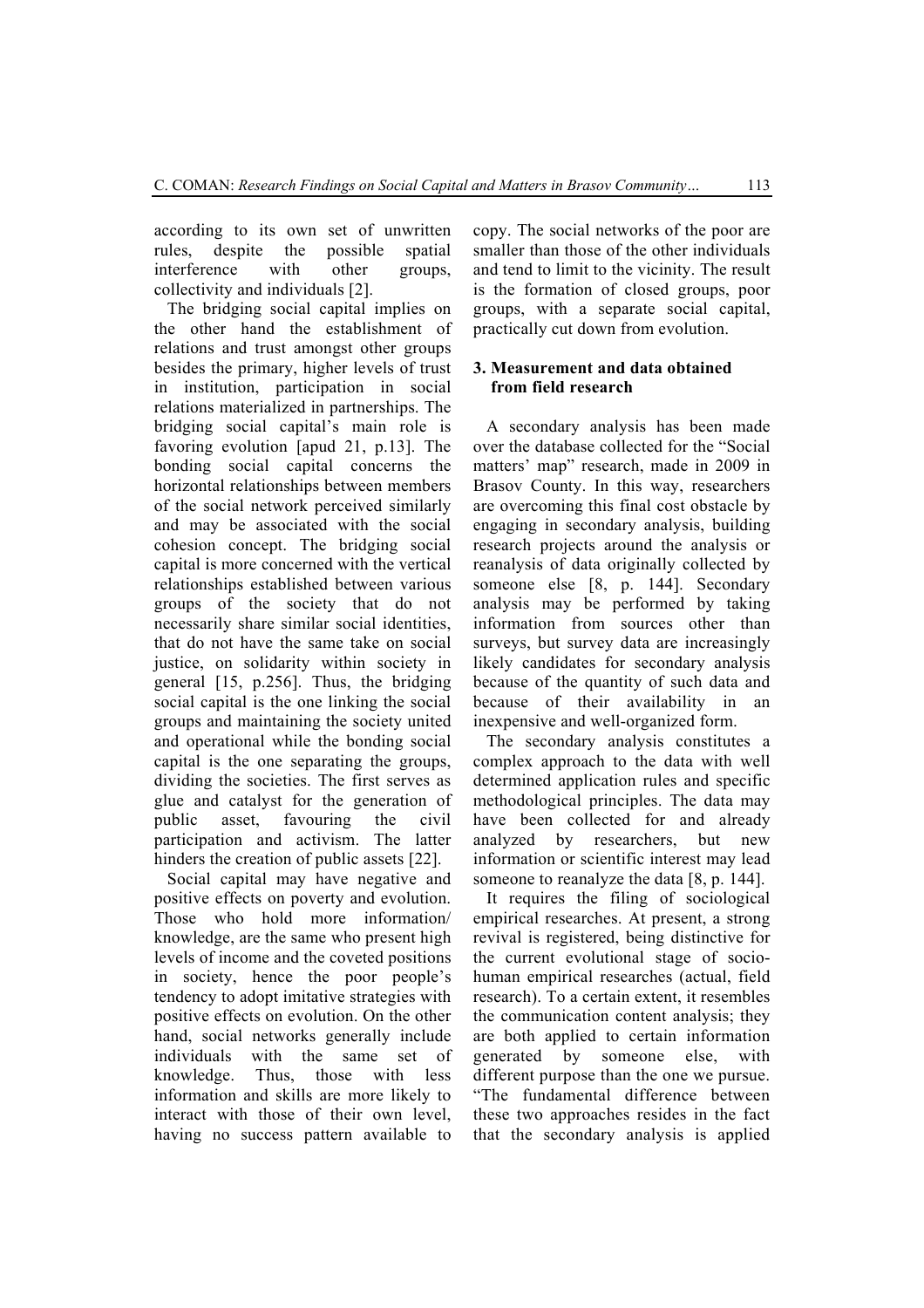directly to the quantified data already collected and not to the words already written or spoken" [4, p. 102]. In addition to its low cost, secondary analysis has several other advantages that make it a useful research tool. Analysis of available records may often be the only way to obtain quantitative data about the past [8, p. 144-5].

The statistics for the county has a volume of 3960 persons (the results' guarantee probability is of 95%, the accepted error limit is of 1.5%). The samples have been structured so as to gain representativeness at the level of each administrative unit assessed within Brasov County.

| Table 1                                     |
|---------------------------------------------|
| Level of each administrative unit in Brasov |
| County                                      |

| Small urban   | 26% of the population | 1030 |
|---------------|-----------------------|------|
| Rural         | 24% of the population | 950  |
| <b>Brasov</b> | 50% of the population | 1980 |
| Total         | 100%                  | 3960 |

A probabilistic sampling method has been used, with unrepeated choices among the focus population. The following sampling structure of the sample has been concluded: 1980 persons, at the level of Brasov City (the guarantee probability of the results is of 95%, the accepted error limit is of 2,2%); 157 persons for Ghimbav (the guarantee probability of the results is of 95%, the accepted error limit is of 4%); 177 persons for Codlea (the guarantee probability of the results is of 95%, the accepted error limit is of 4%); 125 persons for Predeal (the guarantee probability of the results is of 95%, the accepted error limit is of 4%); 136 persons for Rupea (the guarantee probability of the results is of

95%, the accepted error limit is of  $4\%$ ; 125 persons for Victoria (the guarantee probability of the results is of 95%, the accepted error limit is of 4%); 600 persons for each of these localities: Fagaras, Sacele, Rasnov, Zarnesti (the guarantee probability of the results is of 95%, the accepted error limit is of 4%); 196 persons for Cincu (the guarantee probability of the results is of 95%, the accepted error limit is of 5%); similar to Cincu, the samples for the other rural areas of the county have been calculated as well.

#### **4. Results and discussions**

 Social capital types and categories of issues prevailing in Brasov County are explained in the Table 2 (see Annex).

 Bogdan Voicu [20] explains why the bonding social capital is a constancy of former communist countries: strong confidence networks, often closed, limited to thin social groups or categories, appeared back in the period of communism, supplementing the irrationality of institutional organization, the rarity created by this, and the state's inability to provide various social services. The author quoted explains the consequences of these processes: in Eastern European countries these remained in a great proportion even after the changes of regime from 1989-1991, contributing to the presence of reduced confidence in institutions, substituted by the networks of interests that thus acted as barriers in the way of social changes. The relation is simple in this case: the increased confidence in the affiliation group associated to mistrust in others (from other groups) and in institutions, tends to reproduce, especially in the condition of a reduced economic performance.

 However, it has to be said that most of the international studies targeted the democratic countries rather than the ones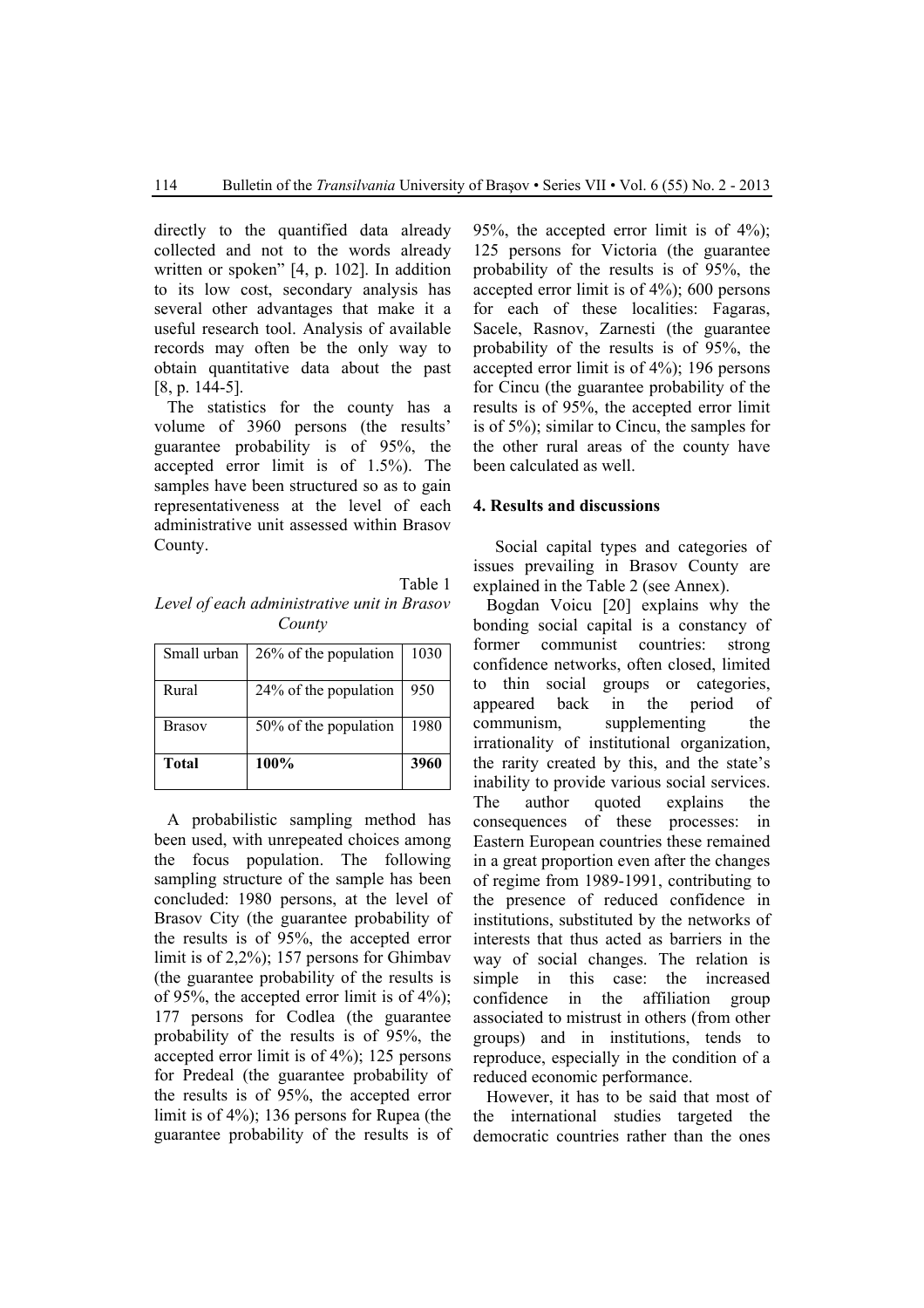from the former communist bloc, which fact makes it necessary to have more contextualized studies before the generalization of the bridging capital's supremacy. Narcisa Grigorescu, in 1999, underlined that in Romania, a great part of the organizations, especially the localized ones, are based on private confidence and not generalized confidence, therefore the bonding social capital can be, contextual, a foundation for civic mindedness [9].

 The town Victoria is, even under the aspect of the type of social capital, an uncharacteristic case, being the only locality from the county where the bridging capital dominates. Whereas the bridging social capital is connected to heterogeneous relations, between different groups of individuals, we could find the explanation also in the history of Victoria, which over the time assumed the interaction of employees with an employer of other ethnicity than Romanian. Also, the industrial hallmark of the town made an absorbing phenomenon of the working force from various regions of the country at the middle of the last century, which altered the hallmark of the population in Victoria. This fact creates a link with the American studies that confirmed the theory of a reversed relation between the stability of neighborhood (measured as the median of the number of years during which the residents live in vicinity) and the bonding social capital, insofar as the stability of the neighborhood grows, the bonding social capital decreases [3]. Furthermore, the great number of young people gone abroad to work, also contributed to the intensification of cultural exchange with other countries, to an increased tolerance towards other groups and cultures than those affiliated, to creating new working opportunities, thus to a vertical diffusion of power, welfare and prestige.

 This type of capital promotes the instrumental and emotional support, and

maintains the social norms in the homogeneous communities that tend to have closed structure, with few exterior relations, which leads to the decrease of tolerance towards outsiders and to the emphasizing of differences between ingroup and out-group, which process is called in the sociological literature "the disadvantage of the social capital" [16], [17]. Another disadvantage of the bonding social capital, demonstrated by recent studies is the decreased participation at voting [10].

 There is no consistent relation between the variation of certain social circumstances and the public designation of said circumstance as social mater, as said by the sociologic subjectivism. In the view of this paradigm the objective focus was mistaken when studying instead of the social matters certain social circumstances defined as problems by interested groups. However, the subjective sociologists suggest the study of the processes by which certain social circumstances come to be publicly labeled as social matters. Social matters are thus redefined as discourse, interactions, institutional practices by means of which certain circumstances are defined as social matters. Subsequently, theorists of social capital have considered this to have two dimensions: structural social capital (may be objectively verified and concerns what people "do": associationism, networks) and cognitive social capital (may be subjectively verified and concerns what people "feel": social cohesion, trust) [7, p.501].

 The lack of trust in individuals or groups outside the family that makes any outside cooperation impossible is known as "familial amorality" and is reflected in a reduced capacity of a given community to organize itself to the end of creating public assets, hence influencing the social development of the community [2]. The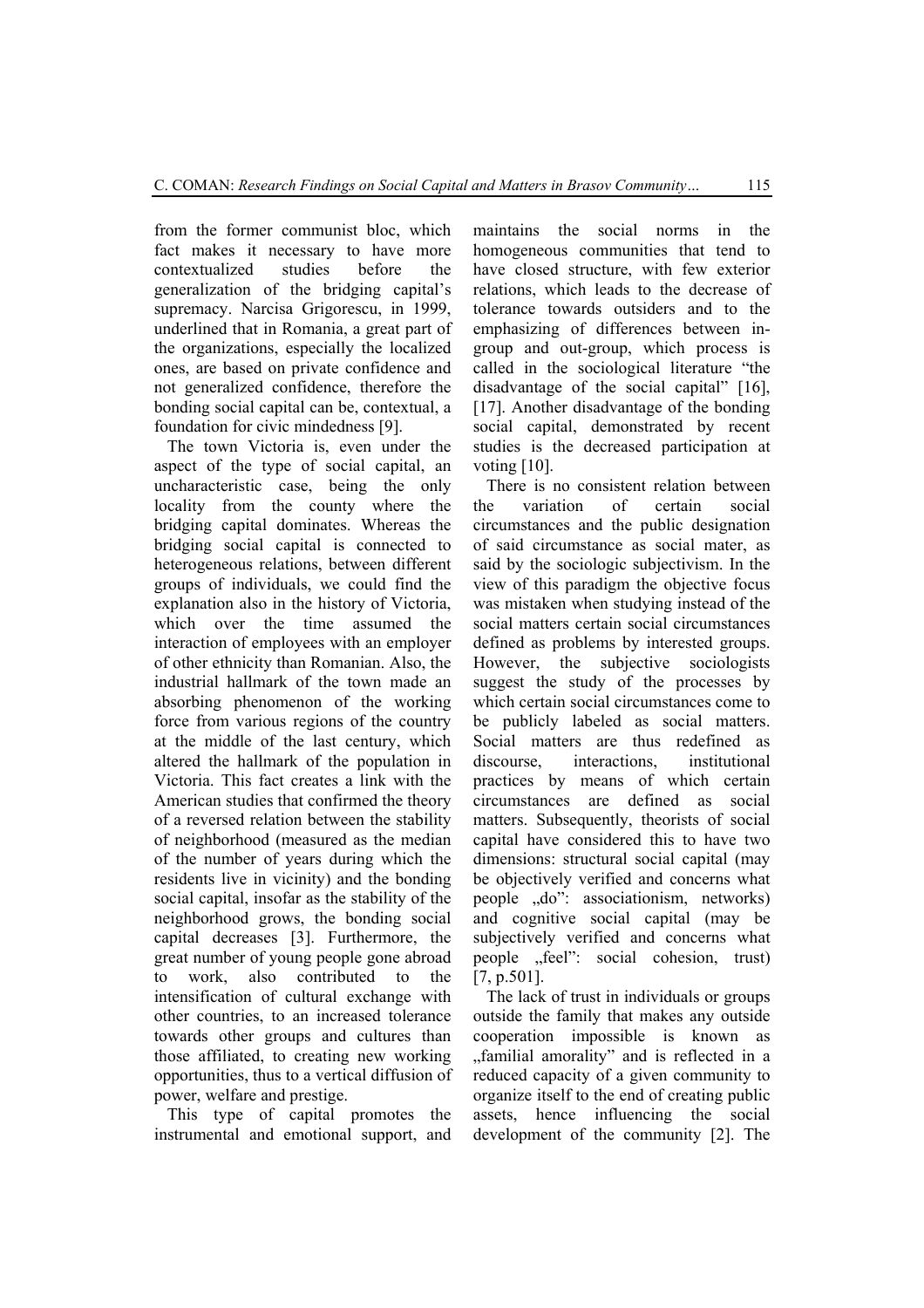large-scale inter-personal trust is associated with stable democracies [1]. Social capital has an impact on the welfare of households in the underdeveloped countries [11]. "Social capital reduces the likelihood of poverty and the income deriving from the investments made in the social capital are higher for the poor that for the rest of the population" (Grootaert, 1999). Social capital influences the rural households' income by means of five mechanisms:

 1. social capital contributes to the increase of public services' effectiveness;

 2. The communities that are rich in social capital have a better cooperation to the end of creating joint/public assets;

 3. social capital favors the spreading of innovations;

 4. Social capital facilitates the access to varying markets;

 5. social capital may play the role of an informal insurance in what the risks incurred through several live strategies are concerned, in particular, the economic decisions of the household [apud 13].

 The bonding social capital's tendency to appear more eminently in rural environment can lead to a theory, also confirmed by international studies, according to which poor environments prefer the predominance of the bonding capital, because "the poor know many akin in that place and have very little ties with people from other places" [5]. The eminent appearance of the bonding social capital in the rural environment can be interpreted through a second theory as well, confirmed by recent studies: the lower social classes have fewer extensive social networks and more formal and informal intensive social networks which favors the predominant development of the bonding social capital [14].

 Out of the eight localities that require tourism developing projects, in five dominates the bonding social capital (Brasov, Predeal, Sacele, Vistea, Prejmer),

which fact can be associated with a need for opening, towards interacting with different social groups and implicitly towards the development of the bridging social capital.

 The spaces designed for spending free time represent pretexts for meeting and developing confidence, social relations, in more familiar environments, or at any case less formalized, facilitating the appearance of community spirit where this is missing. The risk associated to the neglecting of this element is the reduced impact on medium and long term regarding the formation of social capital. In this sense we recommend setting up more leisure spaces in localities with an excessive developing risk for the bonding social capital to the injury of the bridging capital: Braşov, Predeal, Săcele, Voila, Viştea, Ticuş, Prejmer, Feldioara, Comana, Cincu. To the support of these conclusions comes the fact that from the total of these eight localities that invoke the lack of leisure spaces, there are five where the bonding social capital dominates (Braşov, Predeal, Săcele, Prejmer, Feldioara).

#### **5. Conclusions**

 Dasgupta (2000) points out that the establishment and upkeep of strong relations within the group encourages the delinquent and selfish behavior. This way may appear group interactions that affect the common social welfare like *Mafia*, *al-Qaeda*, *Ku Klux Klan* (Fukuyama 1995; Portes 1998; Putnam 2000). To put it otherwise, in bonding type of structures the lack of connection between groups and communities weaken the collective efficiency, making communities more vulnerable to criminality. The issue of criminality and of social tensions appears on the social agenda of four out of the ten localities where the bonding social capital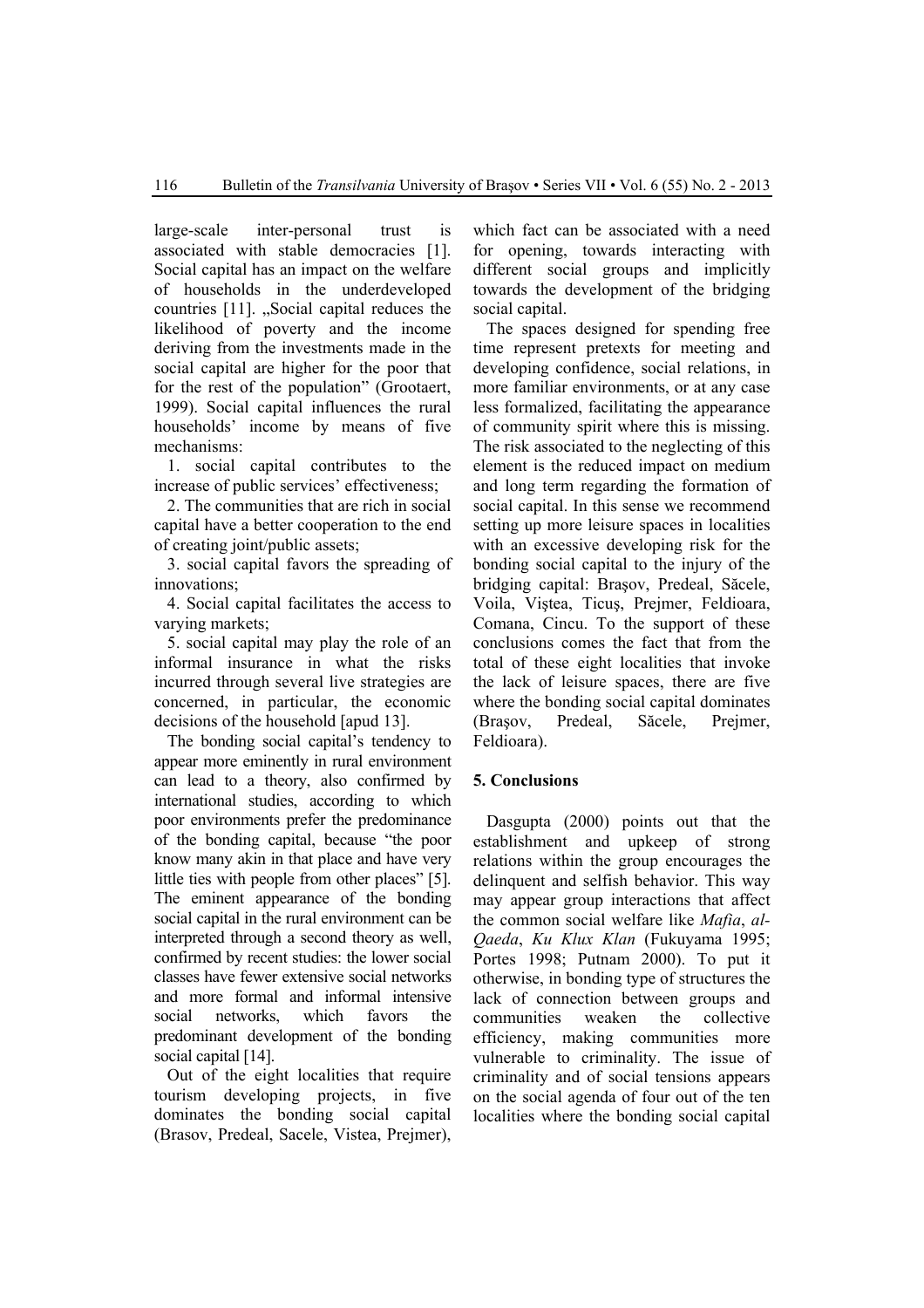dominates (Cincu, Comana, Viştea, Săcele) [apud 12].

 Bogdan Voicu [20] appreciates that in the localities oriented to agricultural production, the representatives of local authorities are considered by the locals as the main actors. They are the ones that can lead developing projects, and the confidence they are often credited with could be more useful than the uncertain position of an initiative group born out of the nothingness, being more efficient in promoting the civic participation and generalized confidence, just like the confidence in institutions. This strategy can be functional for localities that require developing projects in the agriculture area (Predeal, Victoria, Viştea, Tărlungeni, Feldioara).

 Specialized literature tends to give more credit to the bridging social capital than to the bonding one, based on the idea that this is the one that boosts the economic growth and the social development (Putnam, 2002), because the very strong personal relations and friendships, the private world with its close relations of kinship can interfere with the public confidence and with the expectations according to which public responsibility should contribute to the creation of common good [apud 19].

If the positions of the two value options in the hierarchy, as well as the percentages of population preferring those values are at a great distance, a situation of imbalance has been identified, demonstrated in: bridging type of dominant social capital (dominant position in the value ranking of confidence in people and a high percentage of population that chooses the confidence in people to the injury of family safety), bonding type of dominant social capital (a dominant position in the family security value ranking, and high percentage of population that chooses family safety to the injury of confidence in people).

 In Coleman's rational pattern the choices, related to the manner in which one lives his life and relates to other, are based on individual interest. The functions of social capital are thus shared values and norms that sustain the social order. However, Putnam focuses on the role of social networks, of mutual obligations of the cooperative action. Bourdieu's theory on praxis renders a critical perspective oriented on the cohesive role of the norms and social networks, yet underlining the ways in which social capital encourages and feeds the capitalist society and inequality [6, p. 3].

#### **References**

- 1. Almond, G. A., Verba, S.: *The civic culture. Political attitudes and democracy in five nations*. Princeton. Princeton University Press, 1963.
- 2. Banfield, E.: *The Moral Basis of a Backward Society*. New York. Free Press, 1958.
- 3. Brisson, D. S., Usher, C. L.: *Bonding Social Capital. Low-Income Neighborhoods.* In: Family Relations, 54 (2005), 5, p. 644-653.
- 4. Chelcea, S.: *Analiza secundară a cercetărilor sociologice* (*Secondary Analysis of Sociological Research*). In: *Sociologie, etică şi politică socială* (*Sociology, Etics and Social Politics*), Constantinescu, C. (ed.). Piteşti. University Press Piteşti, 2001.
- 5. Das, R. J.: *Social capital and poverty of the wage-labour class: problems with the social capital theory*. In: Transactions of the Institute of British Geographers, 29 (2004), p. 27–45.
- 6. Edwards, R., Franklin, J., Holland, J. (ed.): *Assessing social capital: Concept, policy and practice*. Cambridge. Scholars Press, 2006.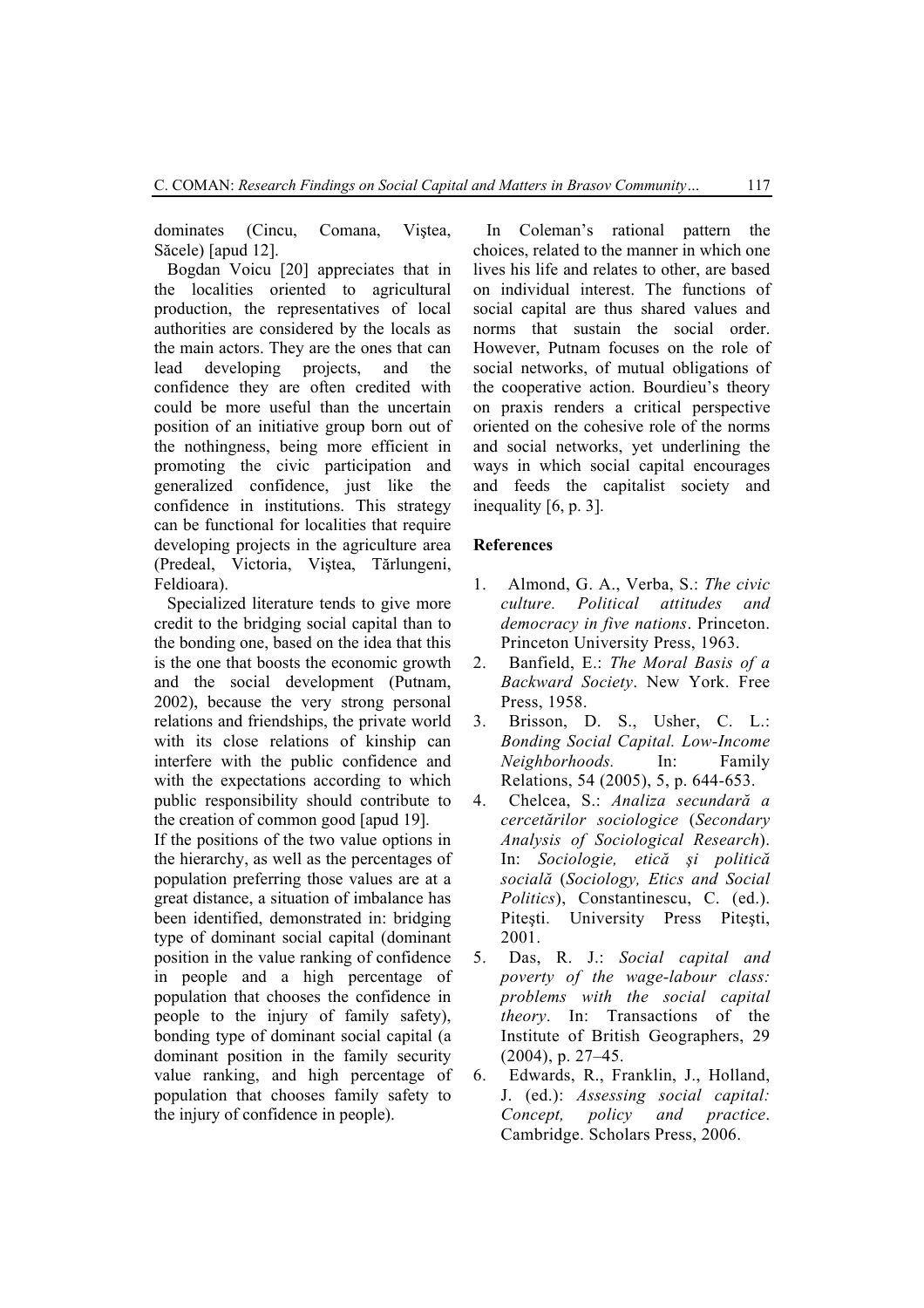- 7. Fujisawa, Y., Hamano, T., Takegawa, S.: *Social capital and perceived health in Japan: an ecological and multilevel analysis*. In: Social Science & Medicine, 69 (2009), 4, p. 500-505.
- 8. Gray, P. S., Williamson, J.B., Karp, D.A., Dalphin, J. R.: *The Research Imagination. An Introduction to Qualitative and Quantitative Methods*. Cambridge. Cambridge University Press, 2007.
- 9. Grigorescu, N.: *Asociaţiile*  (*Associations*). In: *Feţele schimbării. Românii şi provocările tranziţiei* (*The faces of change. Romanians and the transition challenges*), Berevoescu, I., Chiribucă, D., Comşa, M. I., Grigorescu, N. and Lăzăroiu, A. A (ed.). Nemira, Bucureşti, 1999, p. 160-165.
- 10. Hill, K. Q., Matsubayashi, T.: *Civic Engagement and Mass–Elite Policy Agenda Agreement in American Communities.* In: The American Political Science Review, 99 (2005), 2, p. 215-224.
- 11. Knack, S.: *Social capital, growth, and poverty: a survey of cross-country evidence.* In: Social Capital Initiative, Washington, 1999.
- 12.Lee, R.: *Social capital and business and management: Setting a research agenda.*  In: International Journal of Management Reviews, 11 (2009), 3, p. 247–273.
- 13. Narayan, D.: *Bonds and Bridges: Social Capital and Poverty*. Washington. World Bank – Poverty Group, 1999.
- 14. Pichler, F., Wallace, C.: *Social Capital and Social Class in Europe: The Role of Social Networks in Social Stratification*. In: European Sociological Review, 5 (2008), No.3, p. 319-332.
- 15. Poortinga, W.: *Social relations or social capital? Individual and community health effects of bonding*

*social capital.* In: Social Science & Medicine, 63 (2006), 1, p. 255-270.

- 16. Portes, A., Landolt, P.: *The downside of social capital.* In: American Prospect, 26 (1996), p. 18-22.
- 17. Putnam, R.: *Bowling Alone*. New York. Simon and Schuter, 2000.
- 18. Rubington, E., Weinberg, M. S.: *The Study of Social Problems* (4th edition). New York; Oxford. Oxford University Press, 1989.
- 19. Sampson, R. J., Raudenbush, S.: *Systematic Social Observation of Public Spaces: A New Look at Disorder in Urban Neighborhoods*. In: American Journal of Sociology, 105 (1999), p. 603-651.
- 20. Voicu, B.: *Capitalul social ca premisă a dezvoltării durabile* (*Social Capital as a Prerequisite for Sustainable Development*). In: Calitatea vietii (Quality of Life), 19 (2008a), 1–2, p. 85–105.
- 21. Voicu, B.: *Riscurile politicilor de dezvoltare bazate pe formarea capitalului social* (*Risks Development Policies Based on Social Capital Formation*). In: Sociologie Românească (Romanian Sociology), 1(2008b), p. 11-25.
- 22. Voicu, B.: *Capital social* (*Social Capital*). In: *Dicţionar de sărăcie* (*The Poverty Dictionary*), Zamfir, C. (ed.). Available at: http://www.iccv.ro/oldiccv/romana/ dictionar/bog/bog\_capsoc.htm. 2003. Accesed: 21.07.2010
- 23. Woolcock, M., Narayan, D.: *Social Capital: Implications for Development Theory*. In: Research, and Policy. World Bank Research Observer, 15 (2000), 2, p. 225-250.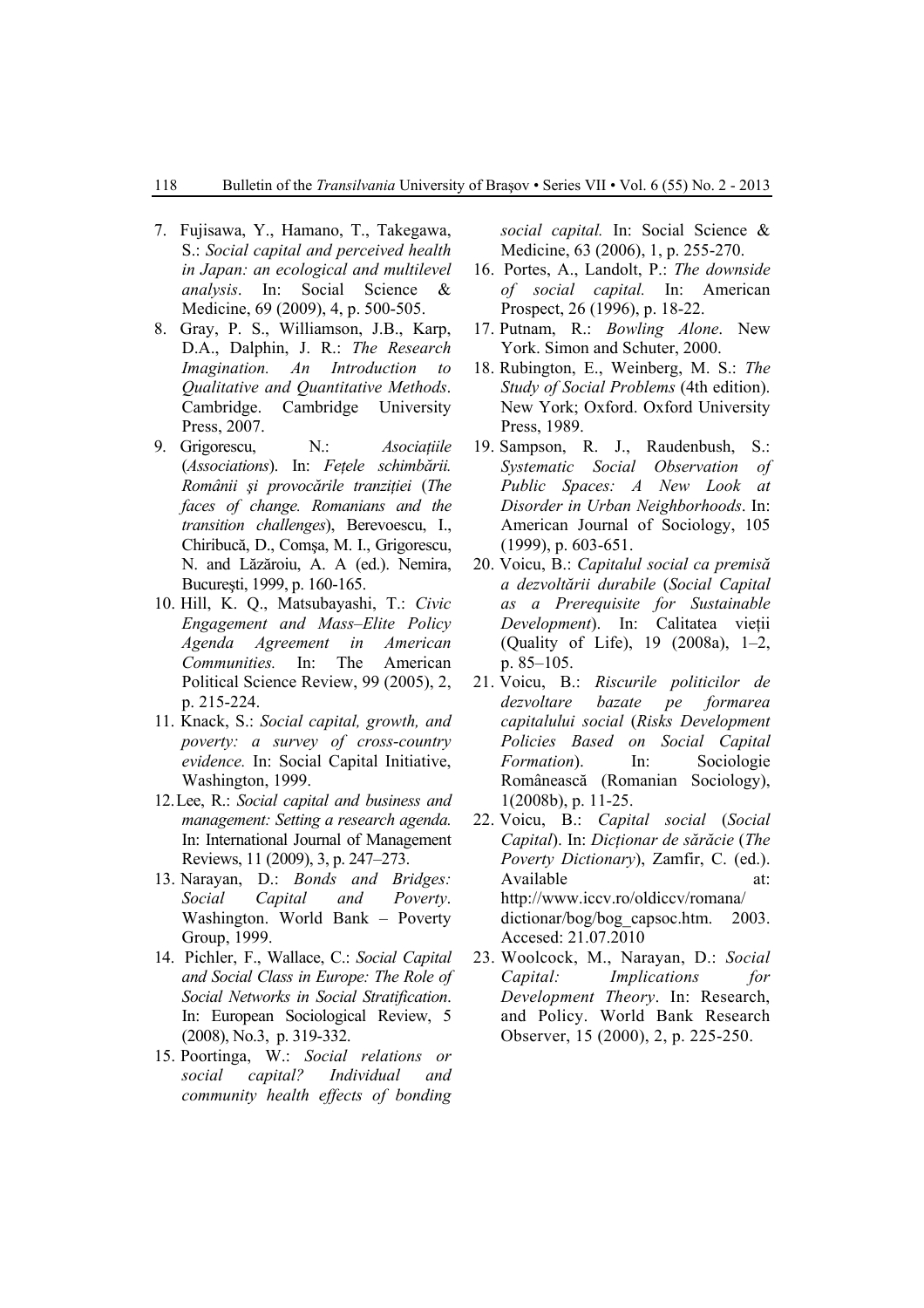## **Annex**

Social capital type and categories of issues prevailing in Brasov County Table 2

| Area             | Trust in people/<br><b>Family safety</b>                                                       | <b>Bonding/</b><br><b>Bridging</b> | Social issues' category                                                                                                                                           |
|------------------|------------------------------------------------------------------------------------------------|------------------------------------|-------------------------------------------------------------------------------------------------------------------------------------------------------------------|
|                  |                                                                                                |                                    |                                                                                                                                                                   |
| <b>Bran</b>      | Trust in people= $3^{rd}$<br>place $(11\%)$<br>Family safety $=2^{nd}$<br>place (17%)          | Tends to<br>equilibrium            | Public services, social services,<br>administrative services, tourism,<br>development, political administrative<br>class.                                         |
| Cincu            | Trust in people=4 <sup>th</sup><br>place $(7%)$<br>Family safety $=2^{nd}$ place<br>(28%)      | bonding (big<br>differences)       | Public services, administrative<br>services, tourism, development,<br>criminality, political administrative<br>class.                                             |
| Comana           | Trust in people= $7th$<br>place $(5%)$<br>Family safety $=1^{st}$ place<br>(31%)               | bonding (big<br>differences)       | Public services, social services,<br>administrative services, housing,<br>economic development, criminality,<br>political administrative class.                   |
| <b>Feldioara</b> | Fears of the personal<br>and family life = $(73%)$<br>fears related to social<br>life= $(28%)$ | bonding<br>(differences)           | Public services, social services, admi-<br>nistrative services, tourism, economic<br>development, agriculture,<br>environment, political administrative<br>class. |
| Fundata          | Trust in people = $3rd$<br>place (15%) S Family<br>safety = $2nd$ place (23%)                  | Tends to<br>equilibrium            | Public services, social services,<br>administrative services, tourism.                                                                                            |
| Harman           | Trust in people = $3^{\text{rd}}$<br>place $(12\%)$<br>Family safety = $3rd$<br>place $(14%)$  | equilibrium                        | Public services, social services,<br>tourism, political administrative class,<br>social tensions.                                                                 |
| <b>Moieciu</b>   | Trust in people = $3^{rd}$<br>place $(11\%)$<br>Family safety $=2^{nd}$<br>place(19%)          | Tends to<br>equilibrium            | Public services, social services,<br>administrative services, tourism.                                                                                            |
| Prejmer          | Fears of the personal<br>and family life = $(57%)$<br>fears related to social<br>life= $(39%)$ | bonding<br>(differences)           | Public services, social services,<br>tourism, entertainment, economic<br>development.                                                                             |
| Tărlungeni       | Trust in people = $3^{rd}$<br>place $(12%)$<br>Family safety $=3^{\text{rd}}$ place<br>(12%)   | equilibrium                        | Public services, administrative<br>services, entertainment, agriculture,<br>social tensions, criminality.                                                         |
| <b>Ticus</b>     | Trust in people $=7^{th}$<br>place $(9\%)$<br>Family safety $=1$ <sup>st</sup> place<br>(20%)  | bonding<br>(differences)           | Public services, social services.                                                                                                                                 |